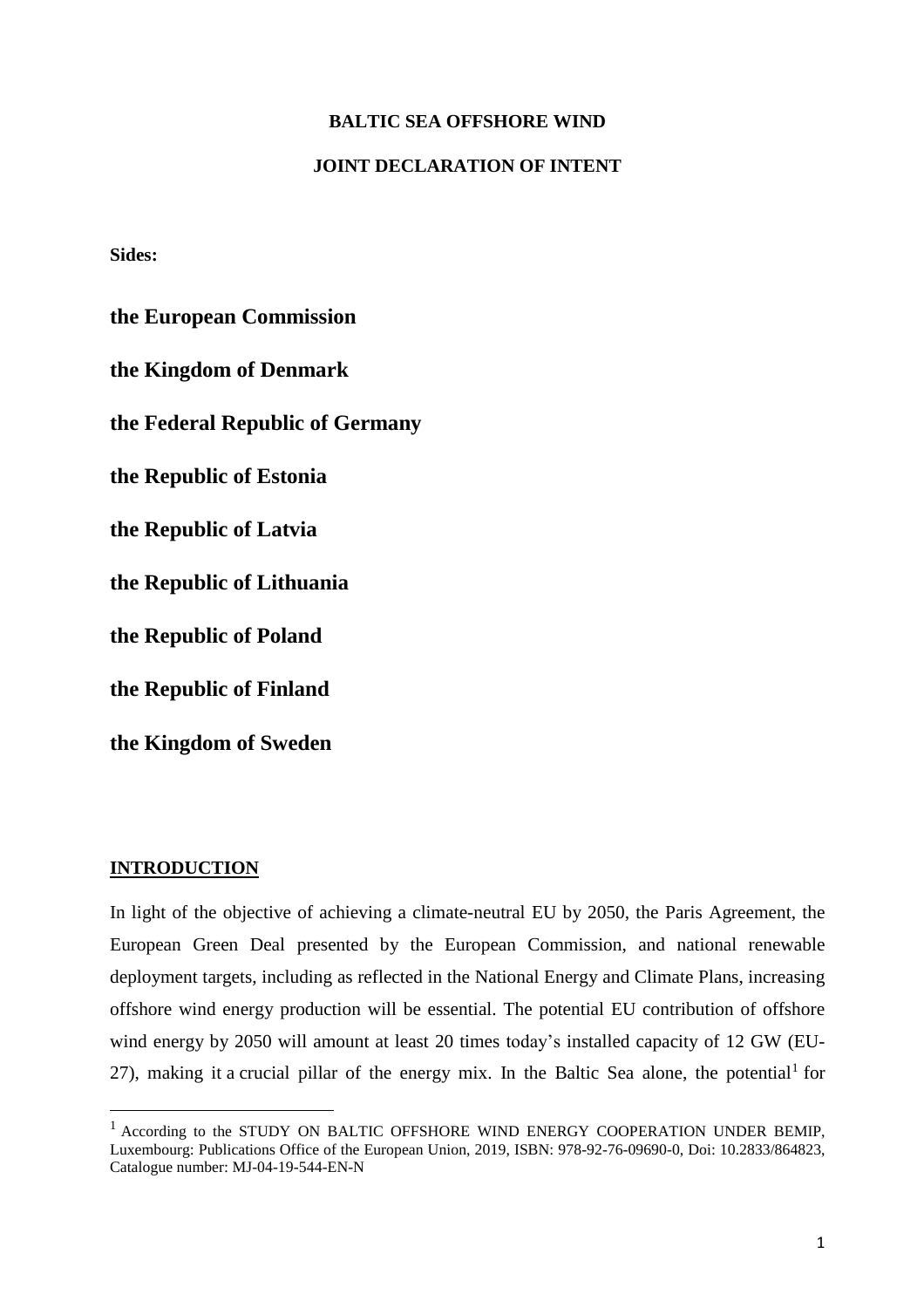offshore wind power will be substantial, reaching up to 93 GW. This potential can be achieved, most efficiently, through a cooperative, regional approach.

The Sides share a common vision of the Baltic Sea Region as an area of dynamic economic development and acknowledge the progress and achievements of regional cooperation in the context of the Baltic Energy Market Interconnection Plan (BEMIP) High-level Group.

The Sides acknowledge that they will be facing different degrees of challenges as regards the transformation of their energy systems in view of mitigating climate change in pursuit of EU's climate neutrality objective for 2050. Therefore, stable, long-term access to affordable energy sources will be required in order to ensure employment, economic growth and prosperity for all Europeans.

Since, working closely together, Member States achieve more than they can individually, the Sides intend to strengthen energy cooperation by intensifying their cooperation in offshore wind development within the BEMIP High-Level Group, as a key component in pursuing their common vision. Cost-efficient and environmentally sustainable deployment of offshore wind, through voluntary cooperation will be crucial to ensure a clean, secure and affordable energy supply for the Sides.

Strengthened cooperation as regards joint and hybrid offshore wind projects, as well as smart grids, offshore wind parks, energy system integration, low-emission offshore technologies and digitalization will lead to a more flexible, resilient and well-balanced energy network. In particular, concrete joint and hybrid projects will be an important element and visible symbol of regional cooperation in the Baltic Sea area.

### **Therefore,**

1

### **THE SIDES HAVE COME TO THE FOLLOWING UNDERSTANDING:**

The Sides will aim to work towards increased offshore wind electricity supplies and better transmission infrastructure across the Baltic Sea, taking into account the need to ensure a sustainable, competitive and secure supply of electricity to consumers.

The Sides intend to contribute to further political, economic and technological integration in the Baltic Sea Region through increased regional cooperation on offshore wind development.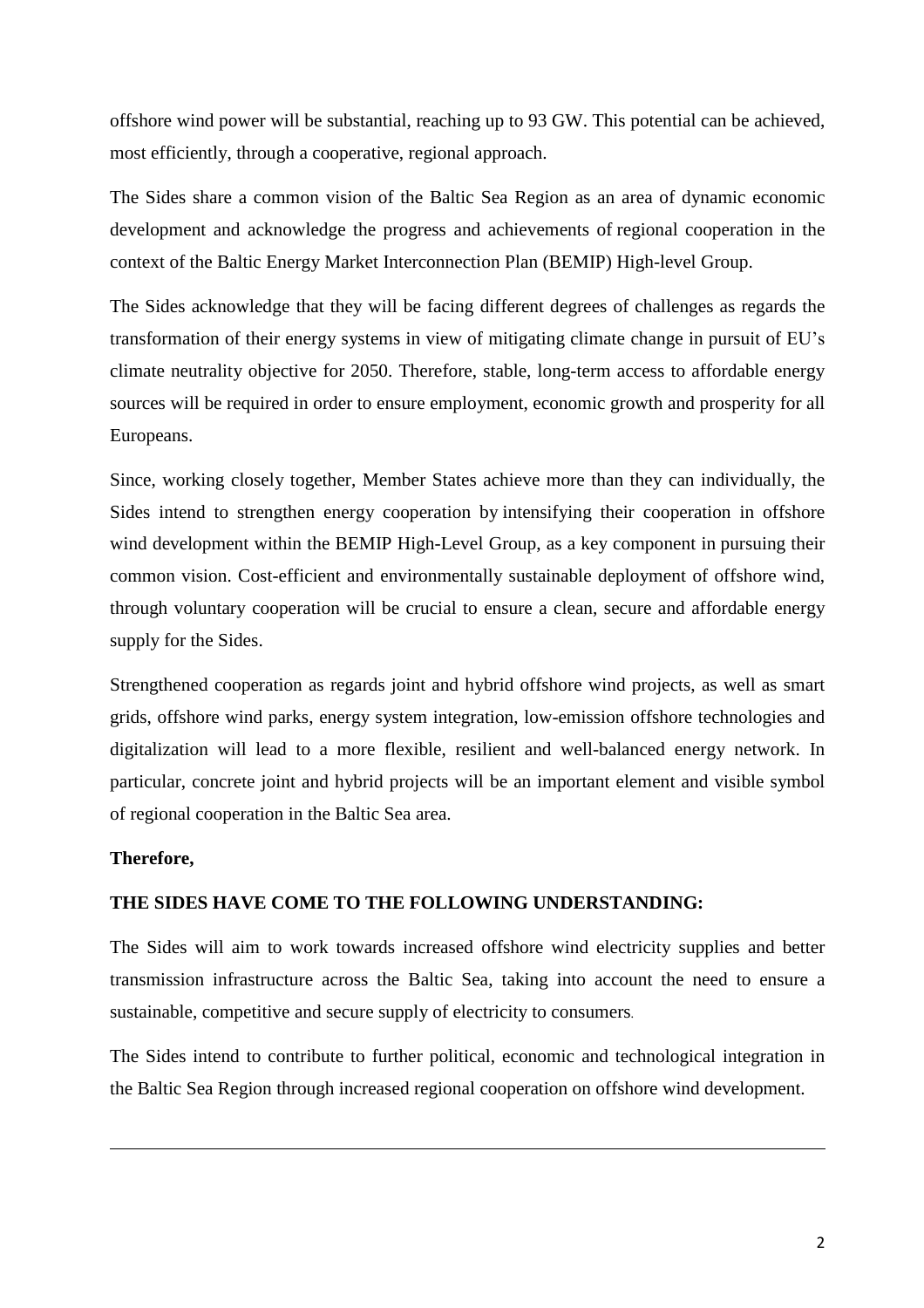The Sides acknowledge that the development of renewable offshore wind projects across the Baltic Sea must be based on commercially viable solutions.

The Sides will work together to achieve a sustainable, cost-efficient and environmentally friendly deployment of offshore wind in the Baltic Sea and will develop a better coordinated approach to comprehensive planning and implementation in view of harnessing this potential whilst taking into account other uses of the sea and environmental protection.

The Sides will encourage transmission system operators to cooperate on offshore grid planning and, where relevant, on the related transmission infrastructure on land in order to facilitate secure, cost-effective integration of offshore wind energy.

The Sides intend to explore most effective ways to coordinate their efforts in reducing levelized cost of energy in the region within the BEMIP High-level Group.

The Sides aim to work together to provide a level playing field and equal access to the market for companies investing in the development of offshore wind farms.

The Sides intend to facilitate the efficient integration of offshore wind energy together with other renewable sources of electricity to supply stable electricity to consumers.

The Sides will strive to cooperate on identifying potential joint and hybrid projects across the Baltic Sea and fostering their development among the countries involved and to achieve this by engaging in the debate on elements of a potential EU enabling framework to overcome barriers to such projects and support their realisation.

The Sides concur to utilise the BEMIP High-level Group as the framework for offshore cooperation in the Baltic Sea Region and, to this end, jointly decide to create an offshore working group within BEMIP to start work as soon as possible.

The Sides ask the BEMIP High-level Group to operationalise this Political Declaration. This includes coordinated exchange of information on regional cooperation opportunities and intentions in the area of offshore wind development with other regional cooperation fora.

The Sides task the BEMIP High-level Group to adopt, in the Spring of 2021, a work programme for offshore wind development taking into account national policy plans of every Baltic Sea Region country set in their National Energy and Climate Plans and the EU policy developments in relation to renewable energy production.